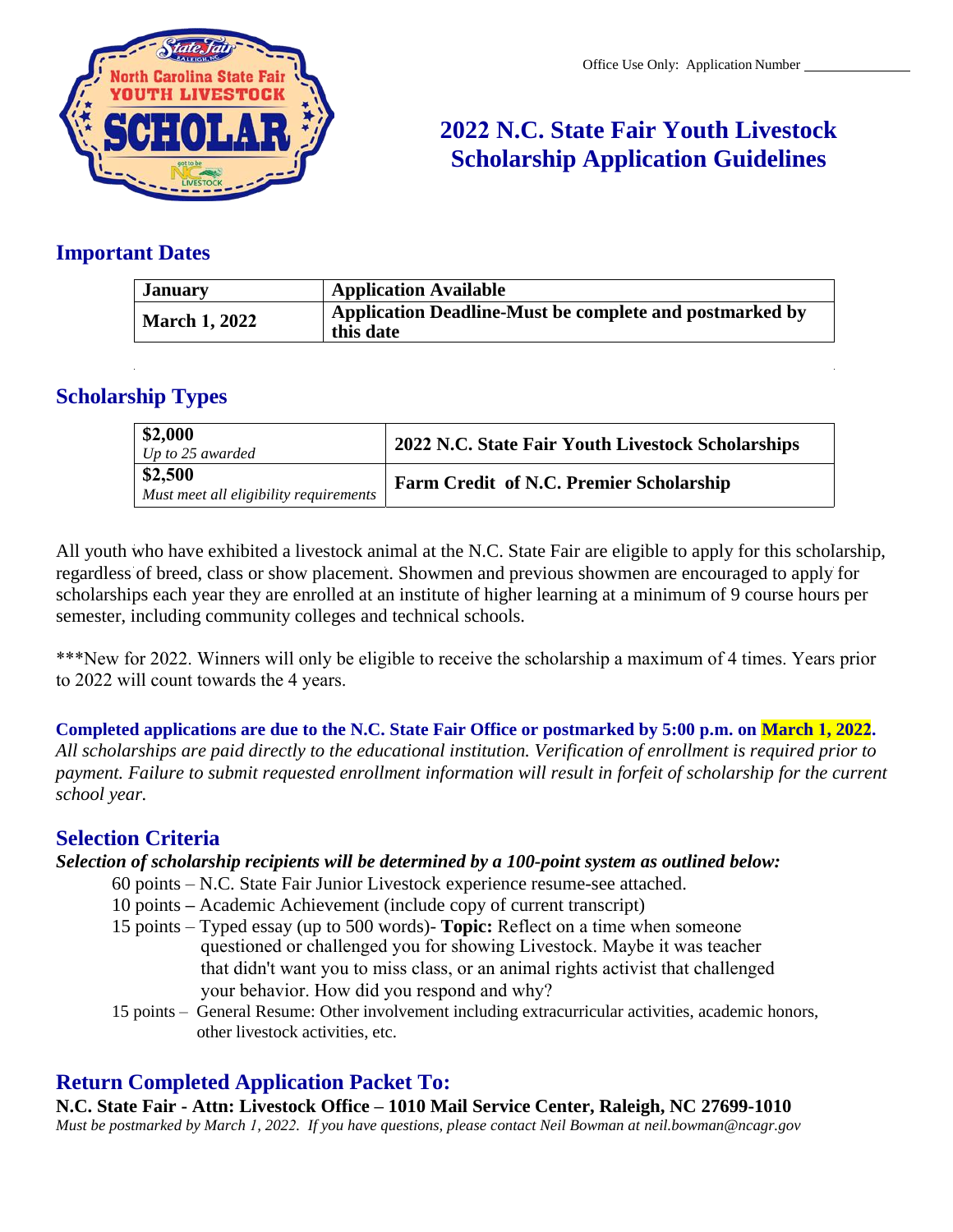## **2022 N.C. State Fair Youth Livestock Scholarship Application**

**Please complete all information and attach to the front of the required materials. (no two-sided copies)**  *Incomplete packets may not be considered for 2022 N.C. State Fair Youth Livestock Scholarships.*

| Parent/Guardians Name(s) 2012 12:00 12:00 12:00 12:00 12:00 12:00 12:00 12:00 12:00 12:00 12:00 12:00 12:00 12:00 12:00 12:00 12:00 12:00 12:00 12:00 12:00 12:00 12:00 12:00 12:00 12:00 12:00 12:00 12:00 12:00 12:00 12:00 |  |  |  |  |  |  |
|-------------------------------------------------------------------------------------------------------------------------------------------------------------------------------------------------------------------------------|--|--|--|--|--|--|
|                                                                                                                                                                                                                               |  |  |  |  |  |  |
|                                                                                                                                                                                                                               |  |  |  |  |  |  |
| If yes, circle which one they are members of AgCarolina Carolina Cape Fear                                                                                                                                                    |  |  |  |  |  |  |
|                                                                                                                                                                                                                               |  |  |  |  |  |  |
|                                                                                                                                                                                                                               |  |  |  |  |  |  |
|                                                                                                                                                                                                                               |  |  |  |  |  |  |
|                                                                                                                                                                                                                               |  |  |  |  |  |  |

### **Supporting Materials (required):**

- 1. Resume of N.C. State Fair Junior Livestock Experience (see next page);
- 2. Copy of current transcript;
- 3. Essay on topic listed above (up to 500 words)
- 4. Resume of extracurricular and academic activities and honors (less than two pages, 12-point font)
- 5. Two letters of recommendation in sealed envelopes.

#### Signatures:

*By signing below, I verify that the information included in this application is factual.*

Student Parent/Guardian

## **Return Completed Application Packet To:**

**N.C. State Fair - Attn: Livestock Office – 1010 Mail Service Center, Raleigh, NC 27699-1010** *Must be postmarked by March 1, 2022. If you have questions, please contact Neil Bowm[an at neil.bowman@ncagr.go](mailto:neil.bowman@ncagr.gov)v*